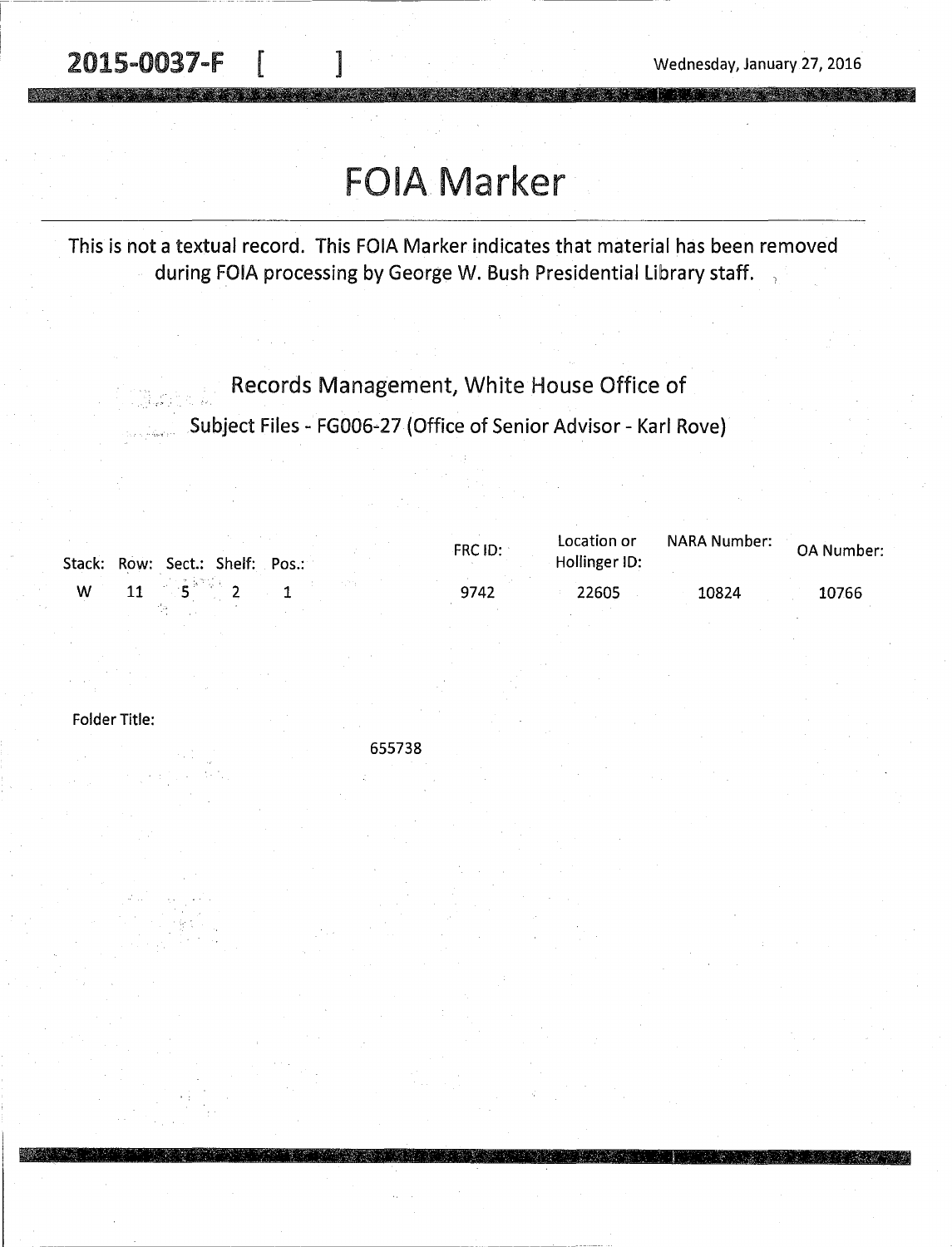## **Withdrawn/Redacted Material**  The George W. Bush Library

| DOCUMENT FORM<br>NO. |        | <b>SUBJECT/TITLE</b> | a pada sa                                     | <b>PAGES</b> | <b>DATE</b> | <b>RESTRICTION(S)</b> |
|----------------------|--------|----------------------|-----------------------------------------------|--------------|-------------|-----------------------|
| 001                  | Letter |                      | [Letter] - To: Karl Rove - From: James Dobson | 手 内に         | 02/07/2005  | $P6/b6$ ;             |
|                      |        |                      |                                               |              |             |                       |

| <b>COLLECTION TITLE:</b><br>Records Management, White House Office of                                                        |  |
|------------------------------------------------------------------------------------------------------------------------------|--|
| <b>SERIES:</b><br>Subject Files - FG006-27 (Office of Senior Advisor - Karl Rove)                                            |  |
| <b>FOLDER TITLE:</b><br>655738                                                                                               |  |
| FRC ID:<br>9742                                                                                                              |  |
| <b>RESTRICTION CODES</b><br>Presidential Records Act - [44 U.S.C. 2204(a)]<br>Freedom of Information Act - [5 U.S.C. 552(b)] |  |

- Pl National Security Classified Information [(a)(l) of the.PRA]
- P2 Relating to the appointment to Federal office [(a)(2) of the PRA]
- P3 Release would violate a Federal statute [(a)(3) of the PRAJ P4 Release would disclose trade secrets or confidential commercial or
- financial information  $[(a)(4)$  of the PRA]
- PS Release would disclose.confidential advise between the President and his advisors, or between such advisors [a)(5) of the PRA]
- P6 Release would constitute a clearly unwarranted invasion of personal privacy [(a)(6) of the PRA]
- PRM. Personal record misfile defined in accordance with 44 U.S.C. 2201(3).
- Deed of Gift Restrictions
- A. Closed by Executive Order 13526 governing access to national security information.
- B. Closed by statute or by the agency which originated the document.
- C. Closed in accordance with restrictions contained in donor's deed of gift.
- b(l) National security classified information [(b)(l) of the FOIA]
- b(2) Release would disclose internal personnel rules and practices of an agency [(b)(2) of the FOIA]
- $b(3)$  Release would violate a Federal statute  $[(b)(3)$  of the FOIA]
- b(4) Release would disclose trade secrets or confidential or financial information  $[(b)(4)$  of the FOIA]
- b(6) Release would constitute a clearly unwarranted invasion of personal privacy  $[(b)(6)$  of the FOIA]
- b(7) Release would disclose information compiled for law enforcement purposes [(b)(7) of the FOIA]
- b(8) Release would disclose information concerning the regulation of financial institutions  $[(b)(8)$  of the FOIA]
- b(9) Release would disclose geological or geophysical information concerning wells  $[(b)(9)$  of the FOIA]

Records Not Subject to FOIA

Court Sealed - The document is withheld under a court seal and is not subject to the Freedom of Information Act.

Page 1 of 1 <sup>*rhis document was prepared on Thursday, March 10, 2016*</sup>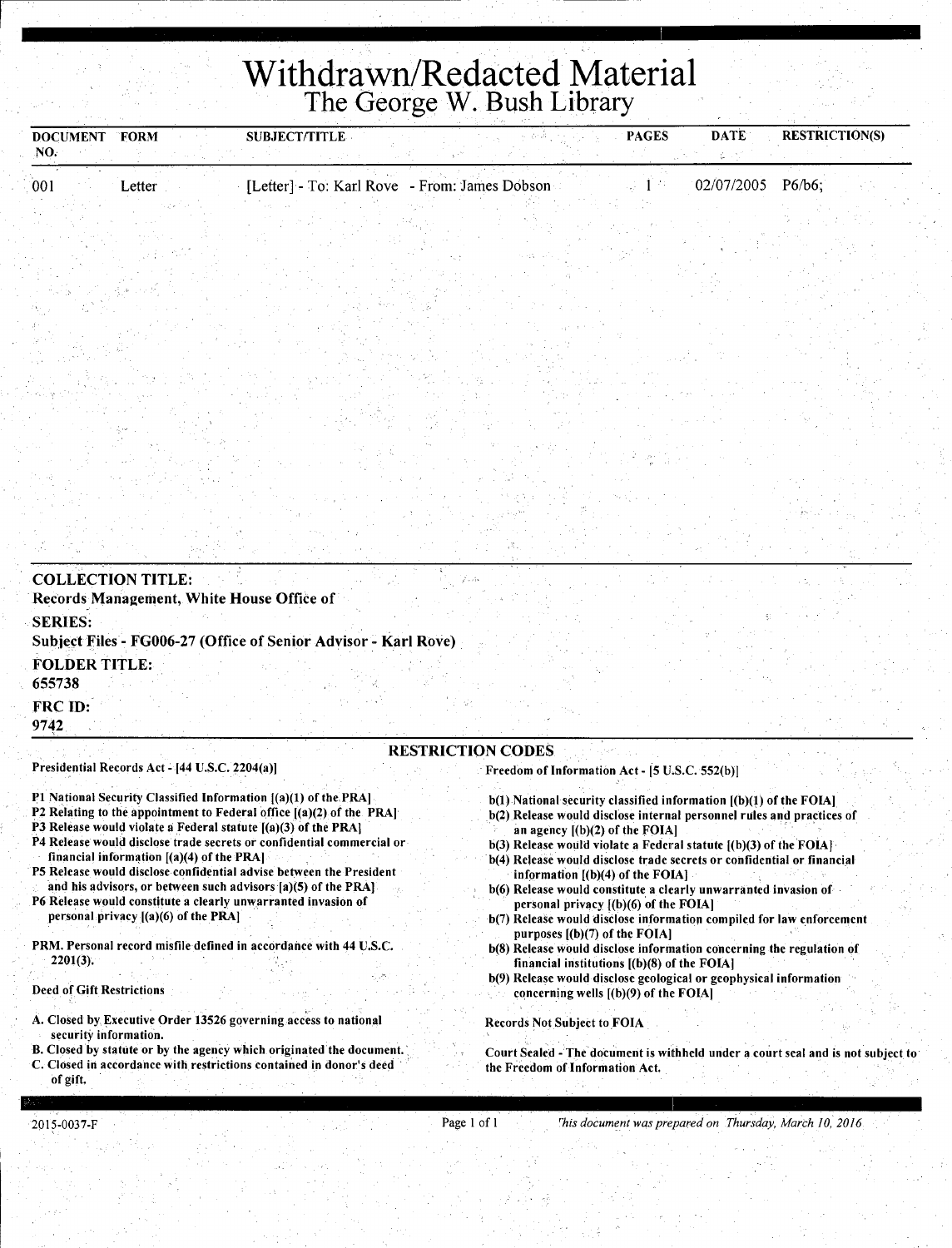[t5573f  $f$ (*pob-*27

 $\circ$ 



March **1,** 2005

Dear **Jim,** 

 $\mathbb{R}$  -  $\sim$ 

Thanks so much for your kind note of February  $7<sup>th</sup>$ , and for sending the picture of Nantucket Harbor. I appreciate the gesture and your thoughtfulness.

Thanks again.

Sincerely,

Carl

Karl Rove Deputy Chief of Staff and Senior Advisor

Dr. James Dobson Founder and Chairman Focus on the Family 8605 Explorer Drive Colorado Springs, Colorado 80920

KR:jab·

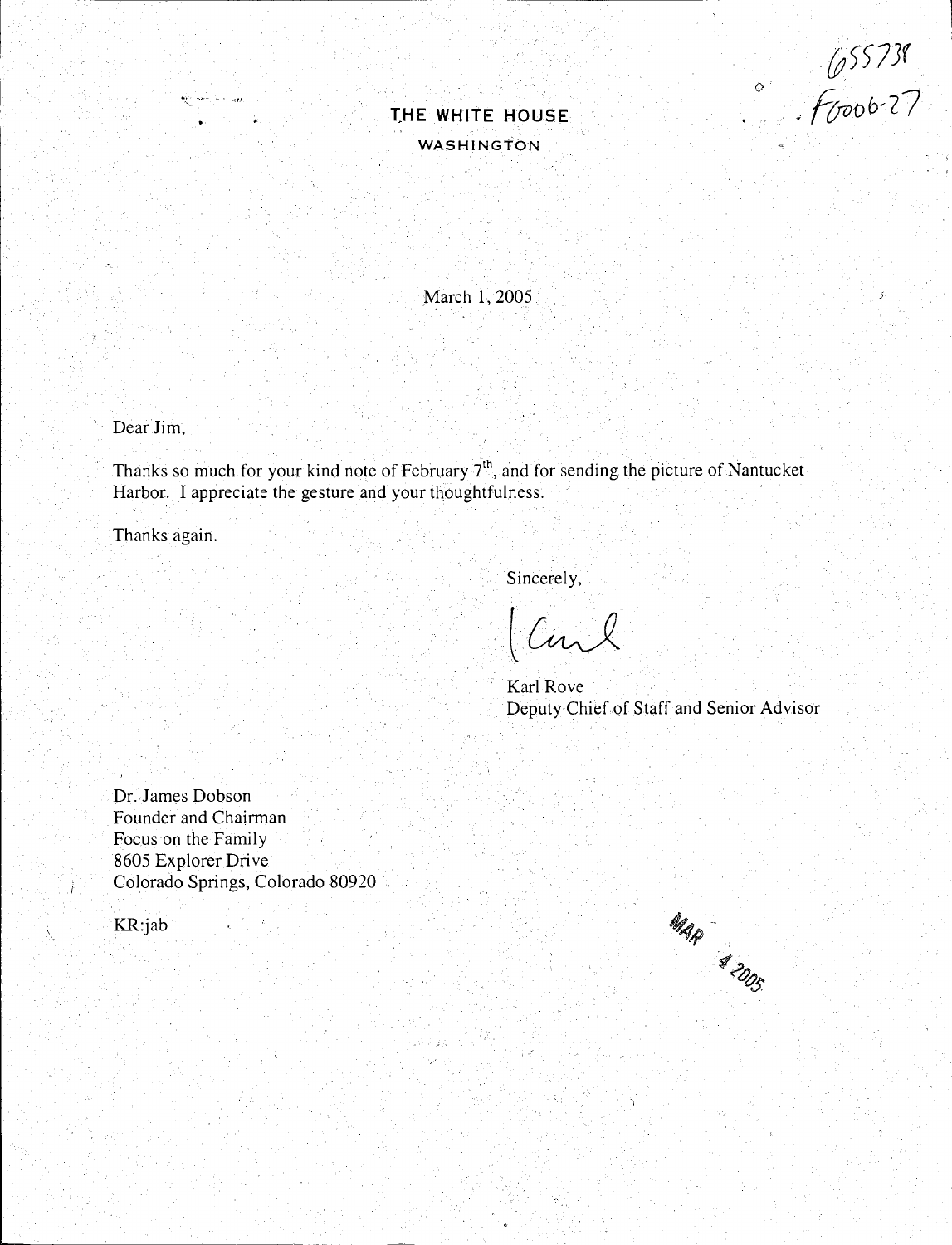## **THE WHITE HOUSE**  WASHINGTON, DC 20502

Dr. James Dobson Founder and Chairman Focus on the Family 8605 Explorer Drive Colorado Springs, Colorado 80920  $\mathcal{A}_k$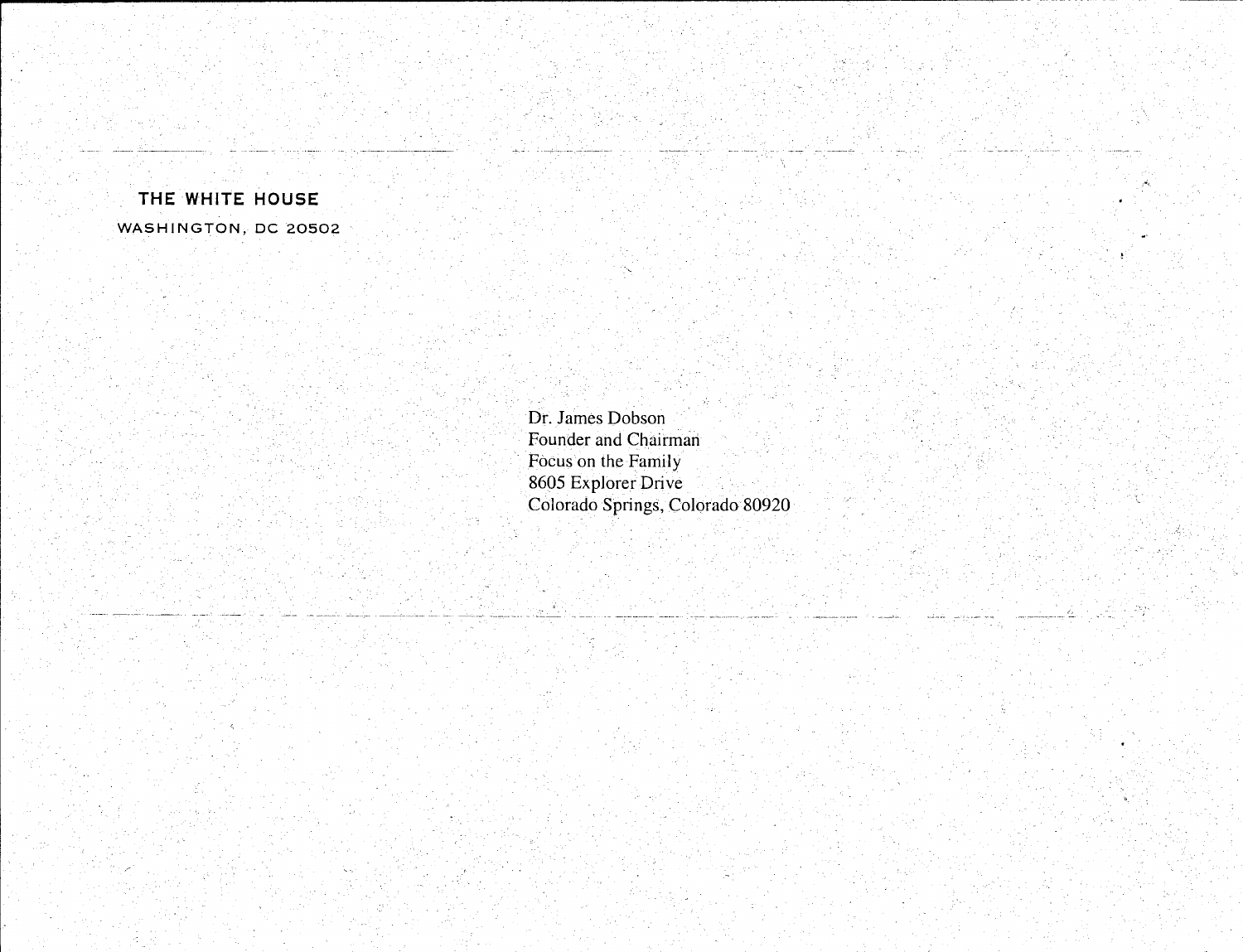## ' ··!)',..1 . . .· . . ILl-VJj ·~ . M **b.人気** しんとうしゃ スペーパース こうせいしょ こうきょうこう こうしょう しょうこうしょう しょうしょう こうしょう こうきょう こうしょう しょうしょくしょく الزكريا  $\sim$   $\sim$ [11] Me^}}}



.  $\rightarrow$ 

 $_{\rm H.}$ 

toja<br>Kol ·"I '

.

 $\mathcal{P}_{\text{his}}$  certifies that Somerset House Publishing has taken all reasonable precautions to assure that this print edition, "The Slip of Dawn", is a Special Edition reproduction of the original art, made available by the publisher through the organization, "Focus on the Family", only through January 31, 2005. Any reproductions from the Special Edition that remain in the possession of "Focus on the Family" after the closing date may only be utilized by the organization outside the United States.

Each reproduction has been personally inspected for quality and accuracy, and embellished with the embossed seal of the artist.

Upon the publisher's final sale of the entire Special Edition, the edition shall be considered closed, and no further print editions of "The Slip of Dawn" shall be published by Somerset House Publishing. This image may be used on greeting cards and magazines.

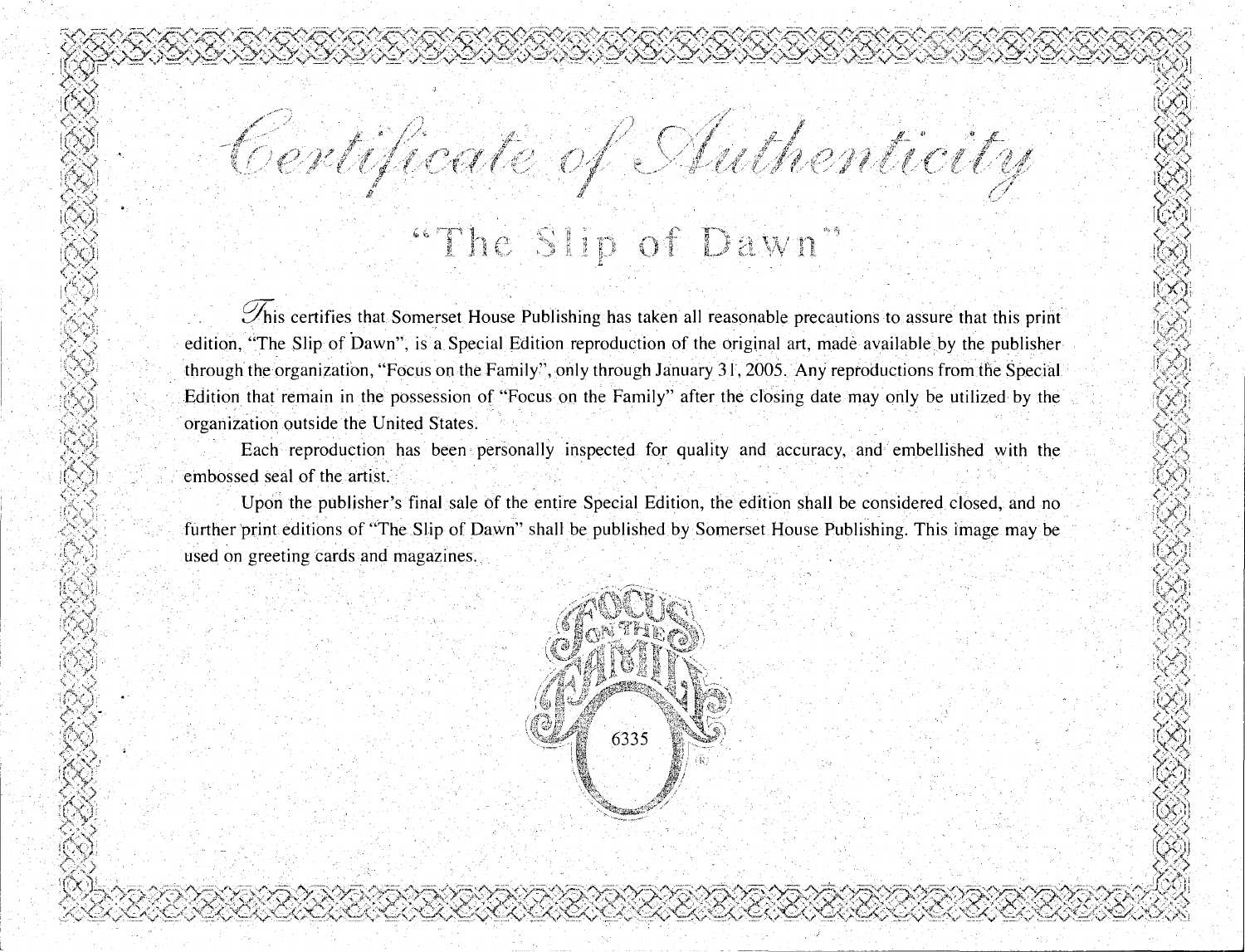

February 7, 2005

| Mr. Karl Rove |  |
|---------------|--|
| c/o Goeglein  |  |

 $(b)(6)$ 

Dear Karl:

A warm greeting to you from Focus on the Family! Another Christma5 season has come and gone, during which *out* great friend and extremely talented artist G. Harvey unveiled his latest painting prepared especially for our ministry. It's my pleasure to present you with this year's lithograph titled "The Slip of Dawn."

As you'll see, this most recent masterpiece depicts a breathtaking scene from New England's Nantucket Harbor. As G. Harvey surveyed the sun rising over this quaint and historic location, he was struck by the way in which God's presence seemed especially perceptible in the peaceful setting. The mood of this beautiful painting resonated with us as well, and seems like a particularly appropriate expression of our appreciation given the many ways in which you have made the Lord's presence evident through your friendship both to Shirley and me personally and to our ministry. Time and again you have been "like the first gleam of dawn" (Proverbs 4:18) for us, and it's our hope that this G. Harvey print will serve as a cherished reminder of our love and gratitude.

You are special to us, and we're counting on you to say the word if there's something. Focus can do in return for your many kindnesses to us. Shirley and I hope for an opportunity to see you in the near future. Meanwhile, may God's grace and peace rest upon you and your family throughout 2005. Blessings to you!

Sincerely,

James C. Dobson, Ph.D.

tounder and Chairman

JCD/rw

------------ -----------------

Enclosure

**DEO·ICATED TO THE PRESERVA.flON OF THE HOME JAMES c. DOB-SON, PH .. D., FouN·r:i .. ER AND C.HAIRMAN www.F.AMILY.ORG**